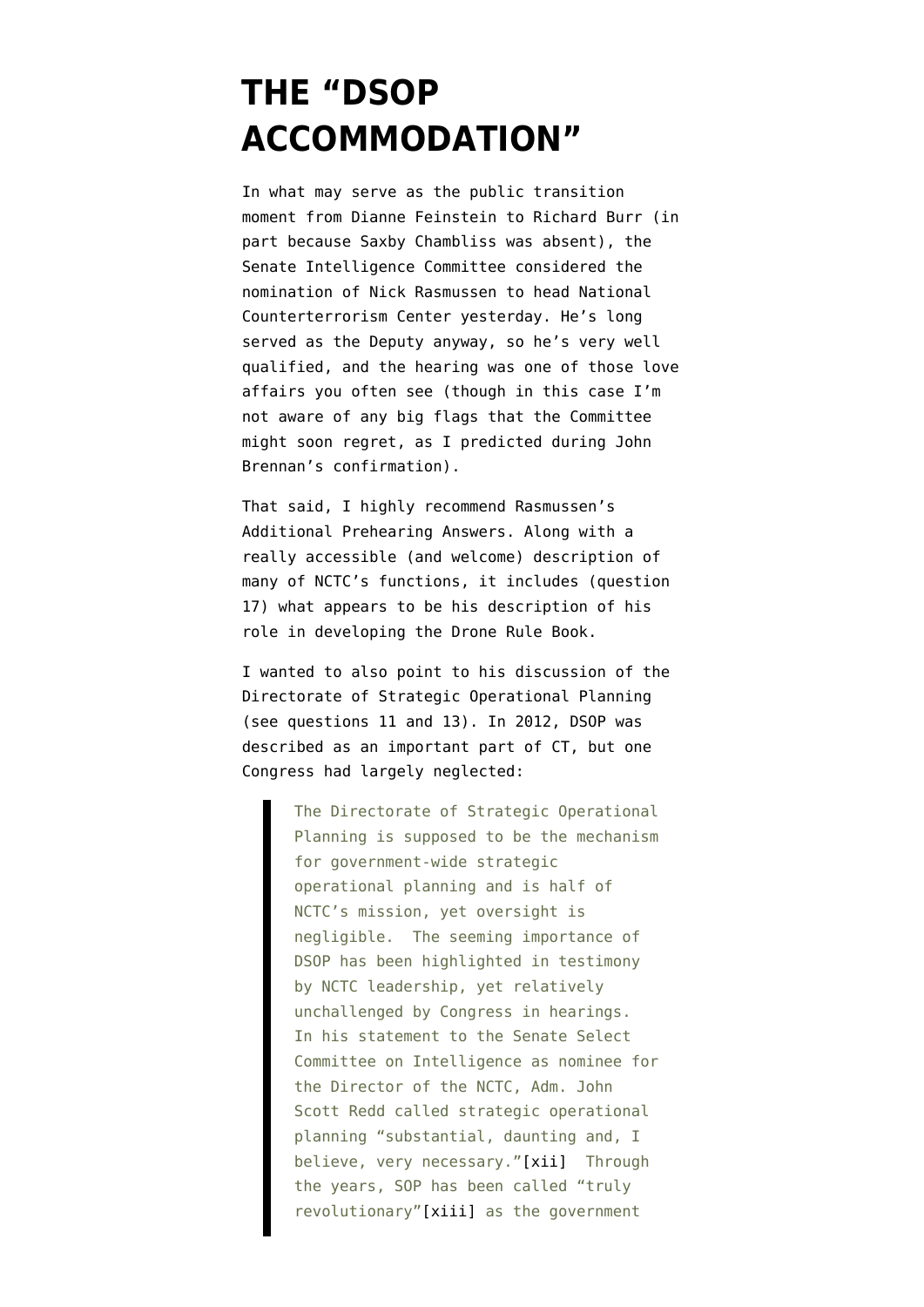has "come together in ways…never seen during…decades of government service.["\[xiv\]](http://inssblog.wordpress.com/2012/06/19/strategic-operational-planning-and-congressional-oversight-of-intelligence/#_edn14) Despite caveats of strategic operational planning as "new to the US government," [\[xv\]](http://inssblog.wordpress.com/2012/06/19/strategic-operational-planning-and-congressional-oversight-of-intelligence/#_edn15)SOP was called "foundational"[\[xvi\]](http://inssblog.wordpress.com/2012/06/19/strategic-operational-planning-and-congressional-oversight-of-intelligence/#_edn16) to counterterrorism efforts. Succeeding NCTC Director Michael Leiter said he was "more convinced than ever that success against terrorism will only come through such coordinated and synchronized efforts—to include the full weight of our diplomatic, financial, military, intelligence, homeland security and law enforcement activities." [\[xvii\]](http://inssblog.wordpress.com/2012/06/19/strategic-operational-planning-and-congressional-oversight-of-intelligence/#_edn17) For such weighty importance, however, Congress hardly paid attention to DSOP.

Since then, however, it has become clear that one reason Congress hadn't been paying attention is because the Executive wasn't sharing details on it. In John Brennan's [prehearing questions](http://www.intelligence.senate.gov/130207/prehearing.pdf), for example, the Committee hammered him a bit for withholding information.

> Question 23: Please describe any involvement you have had in the Administration's responses to the Committee's requests for the strategies produced by the Directorate of Strategic Operational Planning, including whether you personally made any decision or recommendation regarding the Committee's access to such strategies and, if so, providing the specific legal basis for your decision or recommendation.

A: In my capacity as Assistant to the President for Homeland Security and Counterterrorism, I have conferred with NCTC Director Matt Olsen on how to determine what elements of those NSS-led counterterrorism implementation plans that NCTC's Directorate of Strategic Operational Planning (DSOP) has contributed to should be shared with the Committee. DSOP supports the NSS in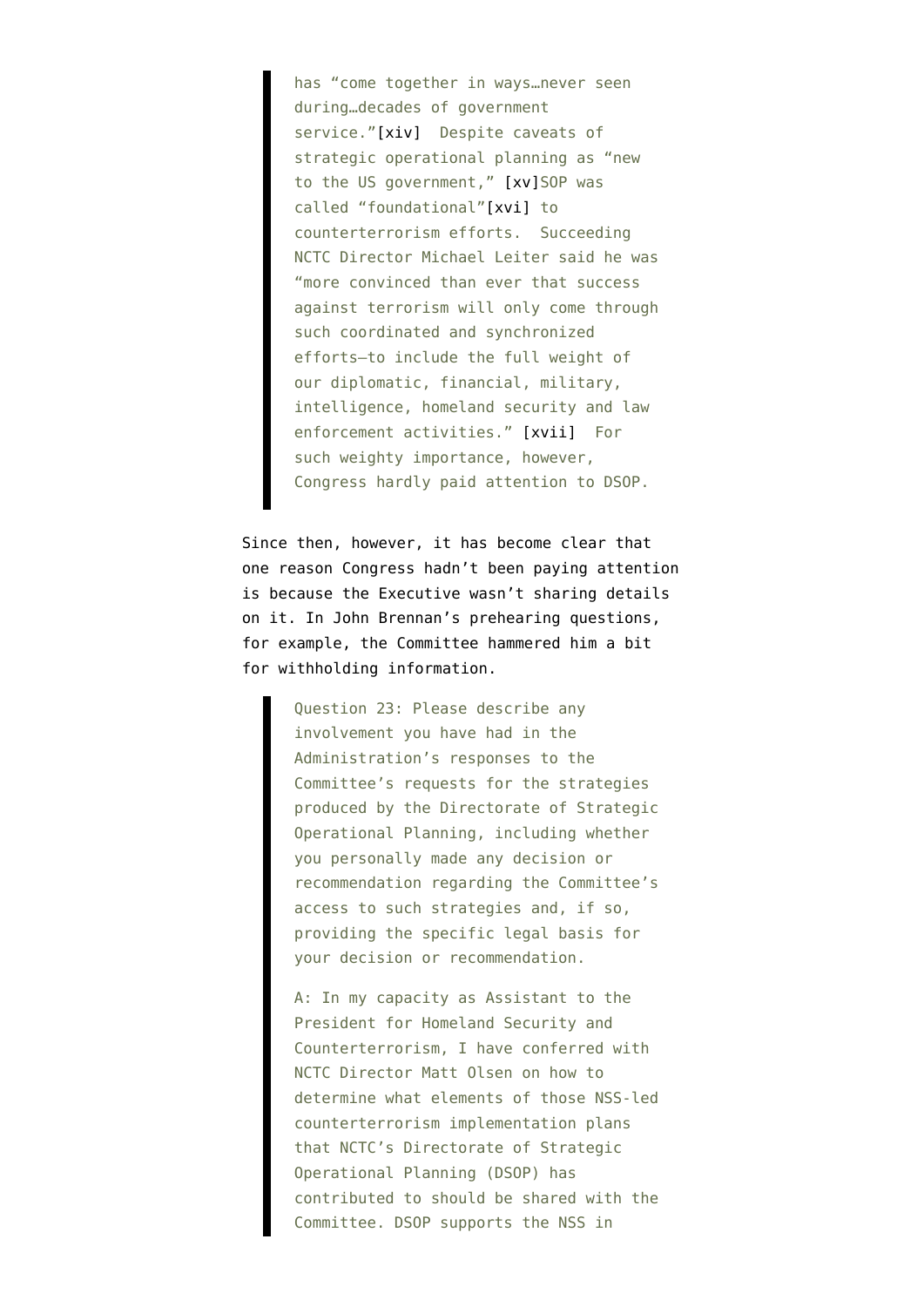helping to draft and coordinate some–not all–CT implementation plans and to compile related department and agency activities. These documents often contain policy-focused information from the NSS that is deliberative in nature; include information on non-intelligencerelated activities that departments and agencies may be pursuing; and, in some cases, access to documents is limited by the NSS due to security sensitivities around the CT planning/implementation effort. I have worked with Director Olsen to share with the SSCI those plans or parts of plan that are not deliberative in nature and that involve intelligence activities. I have supported NCTC's decision to respond to SSCI requests for briefings/information on the non-deliberative, intelligencerelated aspects of particular plans and would support SSCI requests for briefings/information from other parts of the intelligence community, including CIA, as it relates to particularly plans.

The question on this topic addressed to Rasmussen is more circumspect.

> Question 13: Historically, the Committee has had difficulty in obtaining the strategies that are produced by NCTC's Directorate of Strategic Operational Planning. If confirmed, will you abide by the current accommodation that has been reached between the Committee and NCTC?

> A: Yes. I am familiar with the accommodation that has been reached with the Committee with respect to the strategies that DSOP produces and, if confirmed,, I would continue to abide by it.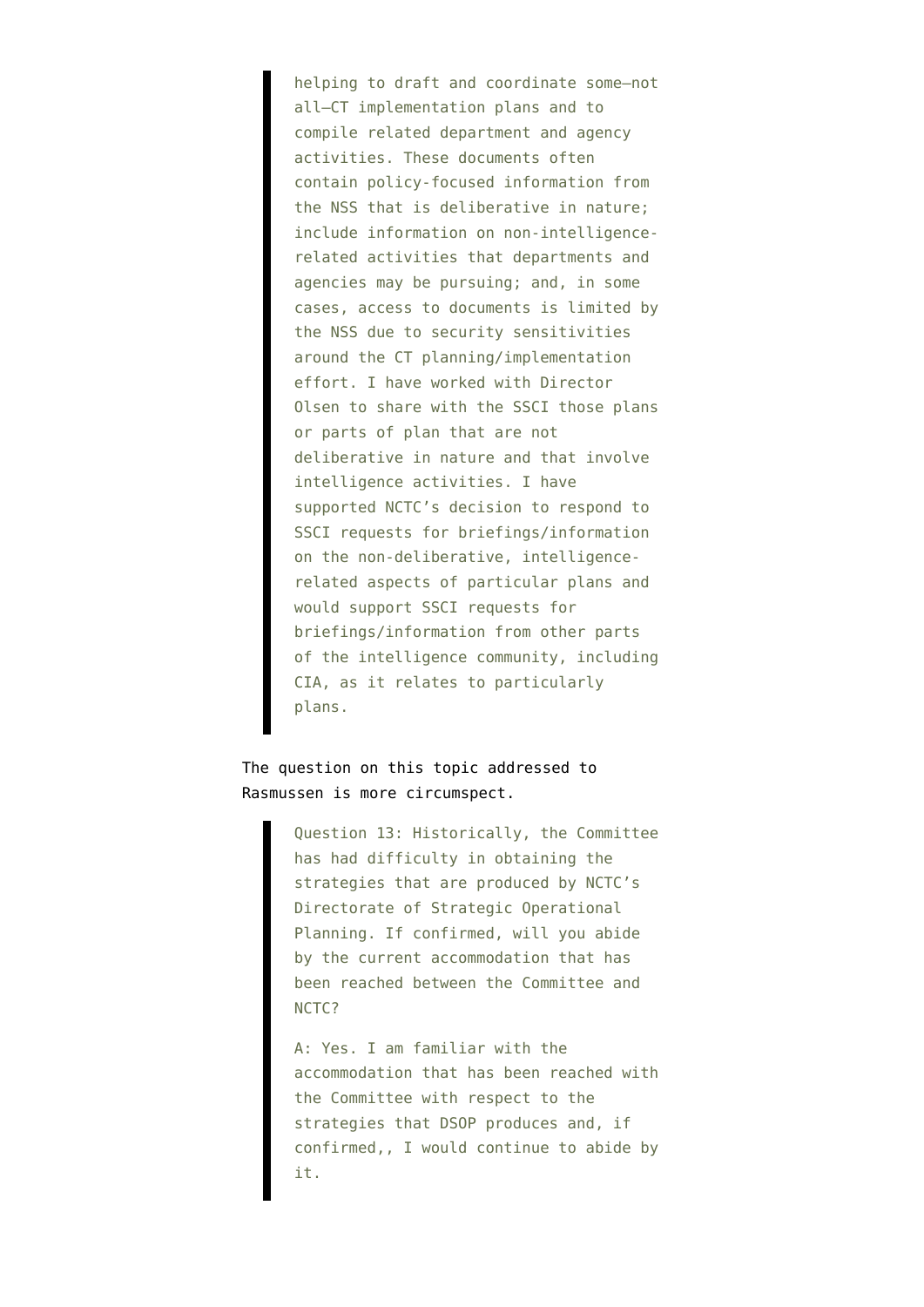The response doesn't really reveal whether the SSCI is actually learning what kind of schemes get considered during this strategic response to terrorism; it sure seems to be limited.

As it happens, two of the maybe 12 questions addressed to Rasmussen addressed the question as well. Rising Chair Burr challenged Rasmussen what he — in this DSOP role — would do strategically to combat terrorism (I liked his emphasis that DSOP, not NSC, is actually the agency in charge).

> Burr: What is NCTC as the Executive agent for our nation's strategy gonna do about [the broad threat of terrorism]?

> Rasmussen: [pauses] The role that NCTC plays in carrying out Strategic Operational Planning in support of the government is one that has us tied very closely to the National Security Council staff and the policy development process for pursuing strategies against–on counterterrorism. We work with the National Security Council staff to develop whole of government plans to address our counterterrorism concerns in each of the theaters around the world. Not just one single theater, for ex–as you would well expect, Senator. The efforts to develop strategies against ISIL is at a particularly energetic pace right now. But our Strategic Operational Planning capability is also brought to bear on the whole array of CT challenges we face, in Africa, in Asia, in South Asia, every region you can think of. And so I would consider our job at NCTC to make sure that we aren't leaving any holes in that fabric of strategy as we look out across all of the different CT challenges that we face, while at the same time prioritizing where effort needs to be most energetically directed. And that of course right now would argue for a lot of effort to be directed at